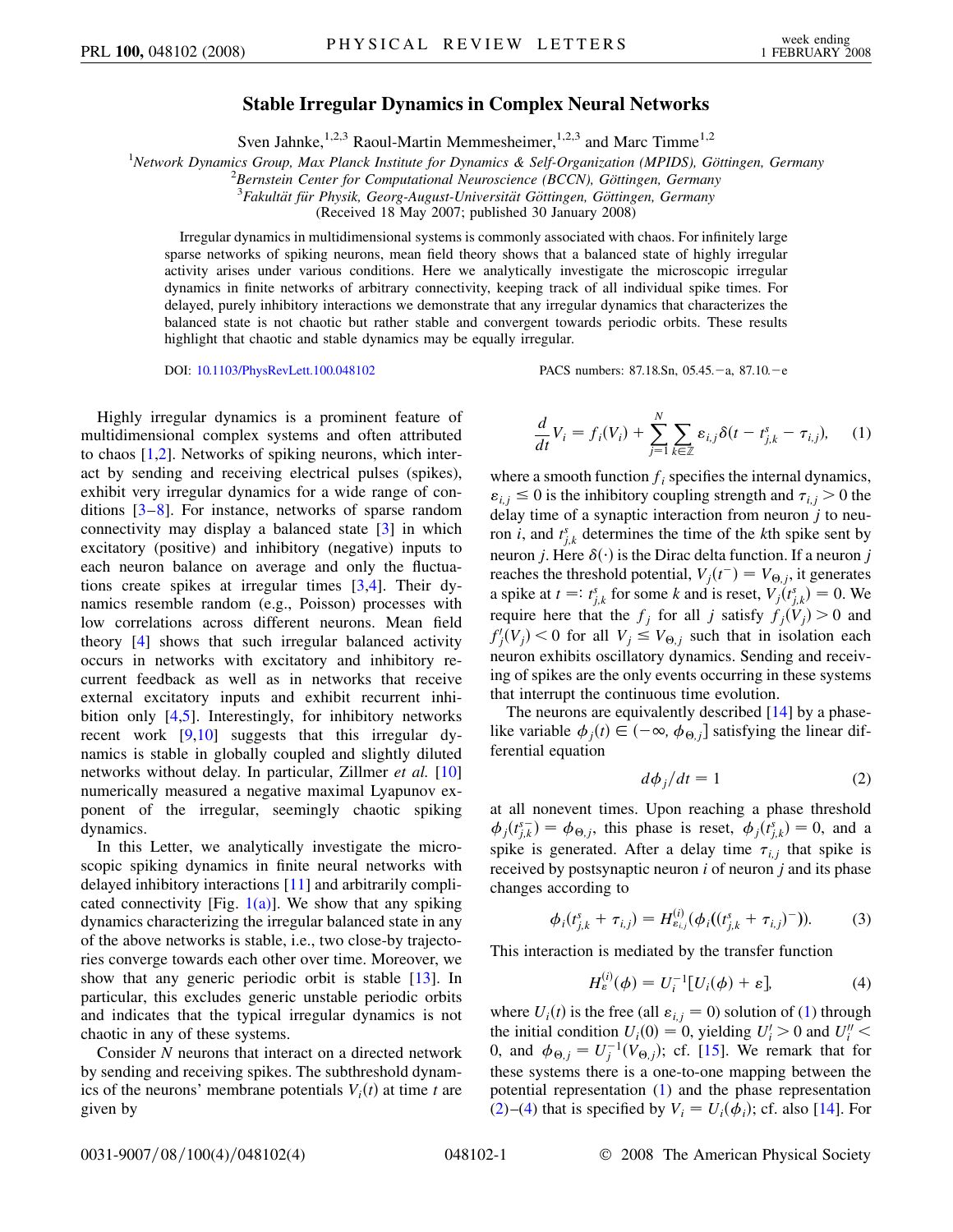

<span id="page-1-0"></span>FIG. 1 (color). Stable irregular dynamics in a random network  $(N = 400, \gamma_i^{-1} \equiv 1.0, I_i \equiv 4.0, \phi_{\Theta,i} \equiv 1, \tau_{i,j} \equiv 0.1$ , connection probability  $p = 0.2$ ,  $\sum_j \varepsilon_{i,j} \equiv -16$ ). (a) Upper panel displays the spiking times (blue lines) of the first 50 neurons. Lower panel displays the membrane potential trajectory of neuron  $i = 1$ (spikes of height  $\Delta V = 2$  added at firing times). Inset shows a histogram of the coefficients of variation  $CV_i := \sigma_i / \mu_i$ ,  $\mu_i :=$  $\langle t_{i,k+1}^s - t_{i,k}^s \rangle$ ,  $\sigma_i^2 := \langle (t_{i,k+1}^s - t_{i,k}^s - \mu_i)^2 \rangle$  averaged over time. (b) Exponential decay of the maximal perturbation  $\max_i |\delta_i^{(n)}|$ (blue dots) and the minimal margin  $\kappa^{(n)}$  (gray line) for one given microscopic dynamics. (c) Algebraic decay of the average minimal margin,  $\kappa^{(n)}$  (green dashed line, averaged over 250 random initial conditions), and the analytical prediction (no free fit parameter) of  $\kappa^{(n)}$  (black solid line). We also show the minimal margin  $\kappa^{(n)}$  for three exemplary initial conditions (gray lines), including that of (b).

instance, for standard leaky integrate-and-fire neurons, where  $f_i(V) = I_i - \gamma_i V$  with time scale  $\gamma_i^{-1} > 0$  and equilibrium potential  $\gamma_i^{-1}I_i > V_{\Theta,i}$ , we have  $U_i(\phi) =$  $\gamma_i^{-1}I_i(1 - \exp(-\gamma_i \phi))$ . Whereas the analysis below is valid for general  $U_i(\phi)$ , all numerical simulations are presented for leaky integrate-and-fire neurons. In the following we consider arbitrary generic spike sequences in which all neurons are active [i.e., there is a finite constant  $T > 0$ , arbitrarily large, such that in every time interval  $[t, t + T), t \in \mathbb{R}$ , every neuron fires at least once] and no two events occur at the same time.

Highly irregular spiking sequences [cf. Fig.  $1(a)$ ] constitute a typical form of activity in these networks, suggesting that the underlying dynamics may be chaotic. However, as we show below for networks of arbitrary connectivity, this dynamics generically is stable and not chaotic. To show this, we first analytically study the exact microscopic dynamics of an original trajectory, as defined by the (arbitrarily irregular) sequence of events generated by the network, and a slight perturbation to it that keeps the order of events as in the original.

The time of the *n*th event (sending or receiving) occurring in the entire network is denoted by  $t_n$  in the original sequence, and by  $\tilde{t}_n$  in the perturbed sequence. Here simultaneous reception of the same spike at different neurons constitutes one event. Analogously, at a given time *t*, we denote the phases of neuron *i* by  $\phi_i(t)$  and  $\tilde{\phi}_i(t)$ , respectively. Let

$$
\Delta_i^{(n)} = [\phi_i(t_n) - \tilde{\phi}_i(\tilde{t}_n)] - (t_n - \tilde{t}_n) := \delta_i^{(n)} - \delta t^{(n)} \quad (5)
$$

denote the difference of the phases of neuron *i* between the two sequences after the *n*th and before the  $(n + 1)$ st event, corrected for the time shift  $\delta t^{(n)} = t_n - \tilde{t}_n$  between the sequences. If at the  $(n + 1)$ st event some neuron  $j^*$  sends a spike, the phase shifts

$$
\Delta_i^{(n+1)} = \Delta_i^{(n)}\tag{6}
$$

of all neurons *i* stay unchanged. Because of the linear phase dynamics ([2](#page-0-1)) between the spikes,  $\Delta_{j^*}^{(n+1)} = \Delta_{j^*}^{(n)} =$  $-\delta t^{(n+1)}$  also specifies the temporal shift of the  $(n + 1)$ st event. At some  $t_l = t_{n+1} + \tau_{i,j^*}$  postsynaptic neuron *i* receives the spike sent by  $j^*$ . The resulting phase shifts are given by

<span id="page-1-1"></span>
$$
\Delta_i^{(l)} = H_{\varepsilon_{i,j^*}}^{(i)}(\phi_i(t_l^-)) - H_{\varepsilon_{i,j^*}}^{(i)}(\tilde{\phi}_i(\tilde{t}_l^-)) - \delta t^{(l)}, \quad (7)
$$

where  $t_l^-$ ) =  $\phi_i(t_{l-1}) + t_{n+1} + \tau_{i,j^*} - t_{l-1}$  and  $\tilde{\phi}_i(\tilde{t}_i^-) = \tilde{\phi}_i(\tilde{t}_{i-1}) + \tilde{t}_{n+1} + \tau_{i,j^*} - \tilde{t}_{i-1}$  are the phases just before spike reception. Using the identities  $\phi_i(t_i^-) =$  $\tilde{\phi}_i(\tilde{t}_i^-) + \Delta_i^{(l-1)} + \delta t^{(n+1)}$  and  $\delta t^{(l)} = \delta t^{(n+1)} = -\Delta_j^{(n)},$ we apply the mean value theorem to Eq. ([7](#page-1-1)) and obtain

$$
\Delta_i^{(l)} = c_i^{(l)} \Delta_i^{(l-1)} + (1 - c_i^{(l)}) \Delta_j^{(n)},\tag{8}
$$

<span id="page-1-2"></span>where  $c_i^{(l)}$  is given by the derivative  $c_i^{(l)} = dH_{\varepsilon_{i,j^*}}^{(i)}(\phi)/d\phi$ for some  $\phi$  between  $\phi_i(t_i^-)$  and  $\tilde{\phi}_i(\tilde{t}_i^-)$ . If neuron  $j^*$  is not connected to neuron *i*,  $\varepsilon_{i,j^*} = 0$ , the function  $H_{\varepsilon_{i,j^*}}^{(i)}(\phi) =$  $H_0^{(i)}(\phi) = \phi$  is the identity map, such that the phase shift stays unchanged,  $\Delta_i^{(l)} = \Delta_i^{(l-1)}$ ; indeed  $c_i^{(l)} = dH_0^{(i)}(\phi)$ /  $d\phi = 1$ , independent of  $\phi$ . If neuron  $j^*$  is connected to *i* we find  $c_i^{(l)}$  bounded by

<span id="page-1-3"></span>
$$
c_{mn} := \inf_{\phi,k} \{ (H_{\varepsilon_{mn}}^{(k)})'(\phi) \} \le c_i^{(l)} \le \sup_{\phi,k} \{ (H_{\varepsilon_{mx}}^{(k)})'(\phi) \} =: c_{mx},
$$
\n(9)

where  $\varepsilon_{\text{mx}} = \max_{i,j: \varepsilon_{i,j} \neq 0} {\varepsilon_{i,j}}$  and  $\varepsilon_{\text{mn}} = \min_{i,j: \varepsilon_{i,j} \neq 0} {\varepsilon_{i,j}}$ . The phases are confined to certain finite intervals,  $\phi_i \in$  $[\phi_{mn}, \phi_{\Theta,i}]$ , which depend on the network parameters. Given that  $dH_{\varepsilon}^{(i)}(\phi)/d\phi = U'_{i}(\phi)/U'_{i}(U_{i}^{-1}(U_{i}(\phi) + \varepsilon))$ and using the monotonicity  $U_i' > 0$  and concavity  $U_i'' <$ 0, we find  $c_{mn} > 0$  and  $c_{mx} < 1$ , independent of the sequence and of the network realization (including its connectivity). Thus the phase shift after receiving a spike is a weighted average of earlier shifts.

Consider that the perturbed sequence differs from the original one by perturbations of the phases of all neurons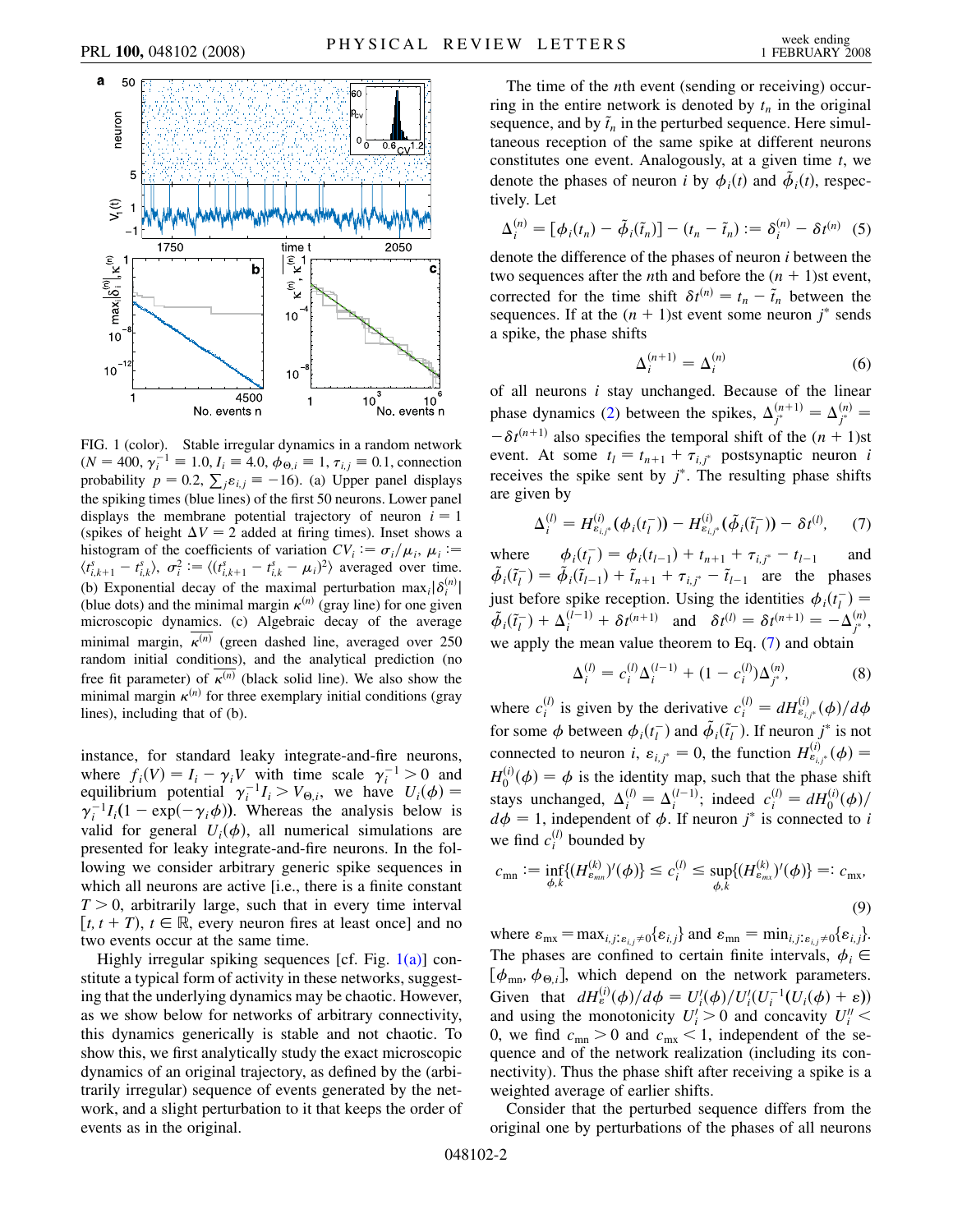and the sending times of all spikes sent but not received at time  $t = 0$ . (We denote the maximum of these perturbations after the event at  $t_n$  by  $\Delta_{mx}^{(n)}$  and the minimum by  $\Delta_{mn}^{(n)}$ .) Since the maximum phase shift cannot increase and the minimum cannot decrease according to  $(8)$  $(8)$  $(8)$  and  $(9)$ , the dynamical trajectories are Lyapunov stable. In particular, it follows that generic irregular dynamics cannot be unstable and thus not chaotic.

For strongly connected networks [\[16\]](#page-3-12) where every neuron can be reached by following a sequence of presynaptic connections from any other neuron, the averaging [\(8\)](#page-1-2) that yields Lyapunov stability leads also to exponential convergence between the perturbed and original trajectory: Briefly, the relations  $(8)$  $(8)$  and  $(9)$  $(9)$  $(9)$  already imply that the maximum perturbation cannot increase and the minimum cannot decrease. So the difference  $\Delta_{\text{mx}}^{(n)} - \Delta_{\text{mn}}^{(n)}$  decreases (by a factor smaller than 1 dependent on  $c_{\text{mx}} < 1$  and  $1$  $c_{mn}$  < 1) or it stays unchanged during an event. For the perturbation to stay unchanged when neuron *i* receives a spike from neuron  $j^*$ , both its previous perturbation  $\Delta_i^{(l-1)}$ *i* and the perturbation  $\Delta_{j^*}^{(n)}$  of the sending neuron at sending time need to be identical, i.e.,  $\Delta_i^{(l)} = \Delta_i^{(l-1)} = \Delta_j^{(n)}$  in Eq. [\(8\)](#page-1-2). Following this argument throughout the network (to the presynaptic neurons of the presynaptic neurons, etc.) implies that before some finite time the perturbations of all neurons must have been identical. Because of time translation invariance, a globally identical (trivial) perturbation is equivalent to a time shift of the original orbit. So any nontrivial perturbation converges to a trivial one because the difference  $\Delta_{\text{mx}}^{(n)} - \Delta_{\text{mn}}^{(n)}$  converges to zero exponentially. Thus the considered trajectory is exponentially asymptotically stable; cf. also [\[5](#page-3-5)[,17\]](#page-3-13).

A main condition for stability of trajectories was that the order of events stays the same in the perturbed and original trajectories, a condition that was already found useful to assume in globally coupled systems [\[9](#page-3-6)]. In the system considered here, for arbitrary generic spike sequences, there is a nonzero perturbation size keeping the order unchanged in any *finite* time interval. However, the requirement of an unchanged event order yields more and more conditions over time such that the allowed size of a perturbation could decay more quickly with time than the actual perturbation. This will be excluded if the temporal  $\mathit{margin}\ \mu^{(n)}$  (cf. also [\[9\]](#page-3-6)) between two subsequent potential future events stays larger than the dynamical perturbation for *infinite* time. Specifically, after time  $t_n$  denote the  $k$ th potential future event time (of the original trajectory) that would arise if there were no future interactions by  $\theta_{n,k}$ ,  $k \in$  $\mathbb{N}$ , and the temporal *margin* by  $\mu^{(n)} := \theta_{n,2} - \theta_{n,1}$ . A sufficiently small perturbation, satisfying  $\Delta_{mx}^{(n)} - \Delta_{mn}^{(n)} <$  $\mu^{(n)}$ , cannot change the order of the  $(n + 1)$ st event.

This directly implies that all generic *periodic orbits* (all those with nondegenerate event times  $t_n$ ) consisting of a finite number of *P* events are stable because there is a minimal margin

$$
\kappa^{(P)} := \min_{n \in \{1, \dots, P\}} \mu^{(n)} > 0. \tag{10}
$$

To further analyze stability properties of *irregular nonperiodic spike sequences*, we consider the minimal margin  $\kappa^{(n)}$  over the first *n* events. For simplicity, we here consider delays  $\tau_{ij}$  independent of *i*. In the balanced regime the spiking activity is well modeled by a Poisson point process [\[4\]](#page-3-4). Assuming that, along with the irregular dynamics, the temporal margins are generated by a Poisson process with rate  $\nu$ , the distribution function of margins is given by  $P(\mu^{(n)} \leq \mu) = 1 - e^{-\nu\mu}$ . The probability that the minimal margin  $\kappa^{(n)}$  after *n* events is smaller or equal to  $\mu$  is determined by the probabilities that not all individual margins  $\mu^{(n)}$  are larger than  $\mu$  such that

$$
P(\kappa^{(n)} \le \mu) = 1 - \prod_{m=1}^{n} P(\mu^{(m)} > \mu) = 1 - e^{-n\nu\mu} \quad (11)
$$

<span id="page-2-0"></span>with density  $\rho_n(\mu) := dP(\kappa^{(n)} \le \mu) / d\mu = n \nu \exp(-n \nu \mu).$ This implies an algebraic decay with the number *n* of events for the expected minimal margin

$$
\overline{\kappa^{(n)}} = \int_0^\infty \mu \rho_n(\mu) d\mu = (n\nu)^{-1} \tag{12}
$$

that depends only on the network event rate  $\nu$  and is independent of the specific network parameters. Numerical simulations [cf. Fig. [1\(c\)](#page-1-0)] confirm this *algebraic* decay [\(12\)](#page-2-0) of the expected minimal margin with the number of network events *n*. Similarly, we find that the distributions of the margins  $\mu^{(n)}$  are indeed exponential such that the margins' fluctuations are sufficiently small [\[17\]](#page-3-13). Together

<span id="page-2-1"></span>

FIG. 2 (color). Convergence towards a periodic orbit in a random network  $(N = 40, \gamma_i^{-1} \equiv 1.0, I_i \equiv 3.0, \phi_{\Theta,i} \equiv 1.0,$  $\tau_{i,j} = 0.1, p = 0.2, \sum_j \varepsilon_{i,j} = -3.3$ ). (a) The average minimal margin  $\kappa^{(n)}$  [as in Fig. [1\(c\)](#page-1-0)] decays as a power law (region *A*) and saturates after about  $10<sup>7</sup>$  events (region *B*) when the periodic orbit is reached. Inset: Margin  $\mu^{(n)}$  (black) and minimal margin  $\kappa^{(n)}$  (gray) for a trajectory started from one specific initial condition. The margin  $\mu^{(n)}$  fluctuates strongly on the transient; after the sequence becomes periodic the minimal margin  $\kappa^{(n)}$ does not decrease further for future events *n*. (b),(c) Snapshots of (b) irregular spike sequences after  $n \approx 2 \times 10^4$  events on the transient and (c) after  $n \approx 10^8$  events on the periodic orbit.